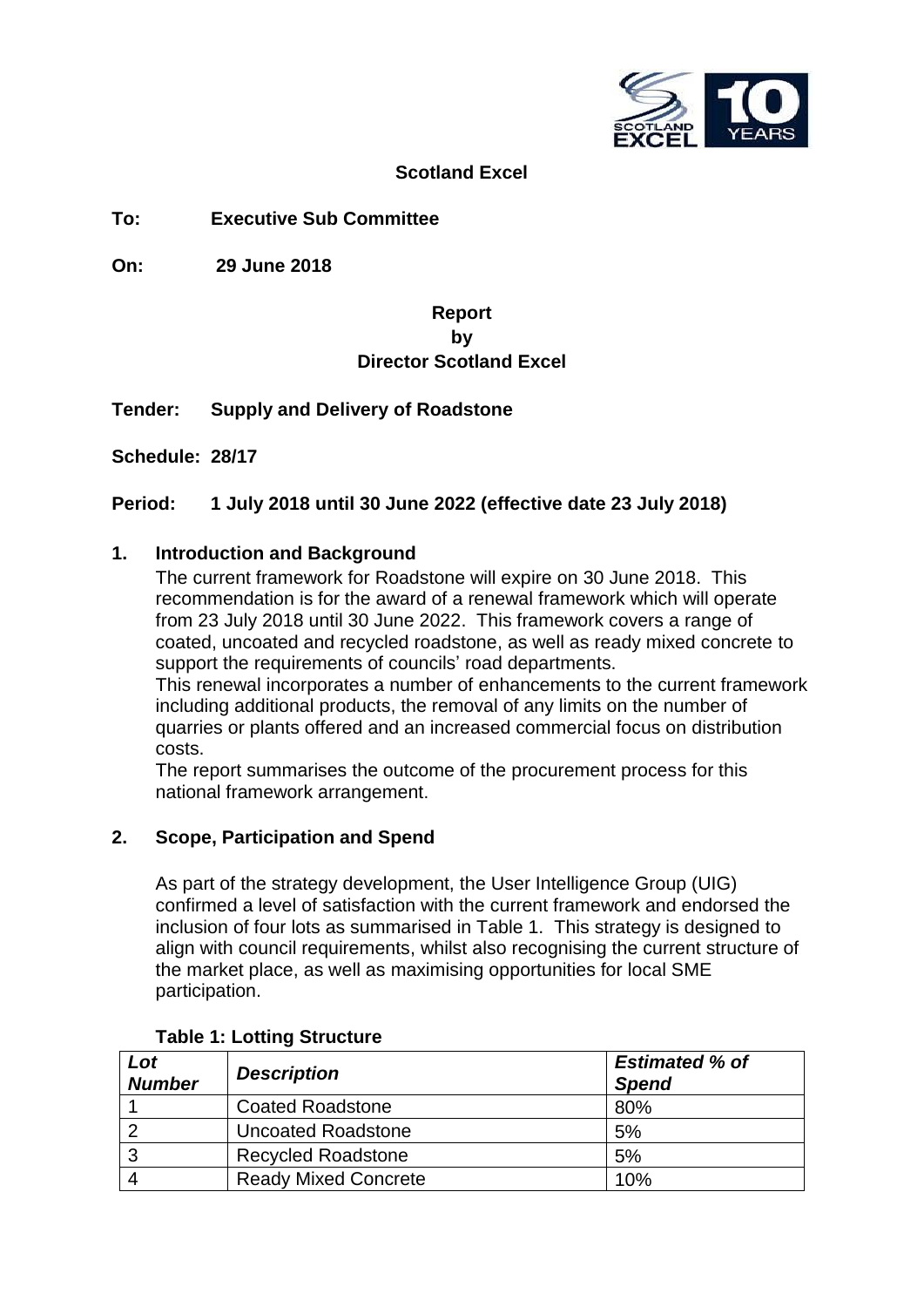As detailed in Appendix 1, 10 Councils have confirmed that they will participate in this framework renewal. Scotland Excel will liaise with all non-participating authorities to update them on the improvements and potential savings offered by this second-generation renewal framework, to encourage authorities to review their best value option for this commodity and encourage councils to participate in the framework once their own arrangement concludes.

As a number of councils have their own contracts currently in place, to ensure that all 32 councils have the option to use the framework, all councils have been listed in the EU notice as participants so that they have the opportunity to use the Scotland Excel framework where it provides them with best value.

The contract was advertised with an estimated value of £20m over the 4-year period. The forecast annual spend for participating councils is circa £3m per annum and the framework was advertised at a value of £5m per annum to allow for growth within participating Councils, and increased participation from Councils or cross sector collaborations.

## **3. Procurement Process**

A UIG consisting of representatives from participating councils endorsed the procurement strategy on 25 January 2018. In addition, a working group of technical and procurement representatives was formed to review the lot structure, technical specifications and participate in the evaluation.

A Prior Information Notice (PIN) was published on 9 December 2017, which resulted in expressions of interest from 18 organisations. Thereafter, in order to ensure maximum competition, the UIG agreed that an open tender process should be followed to establish the framework.

The Contract Notice was published via the Official Journal of the European Union and the Public Contracts Scotland portal (PCS) on 2 May 2018 with the tender documentation being made available for immediate download from 4 May 2018, via the Public Contracts Scotland Tenders (PCS-T) system.

The procurement process followed a two stage tendering procedure. At the first stage, tender European Single Procurement Document (ESPD) Scotland responses were assessed against financial capability, technical/professional capability and business probity requirements. Bidders were required to pass this stage to be eligible for award. At the second stage, offers were evaluated against the following criteria and weightings.

Technical 20% Commercial 80%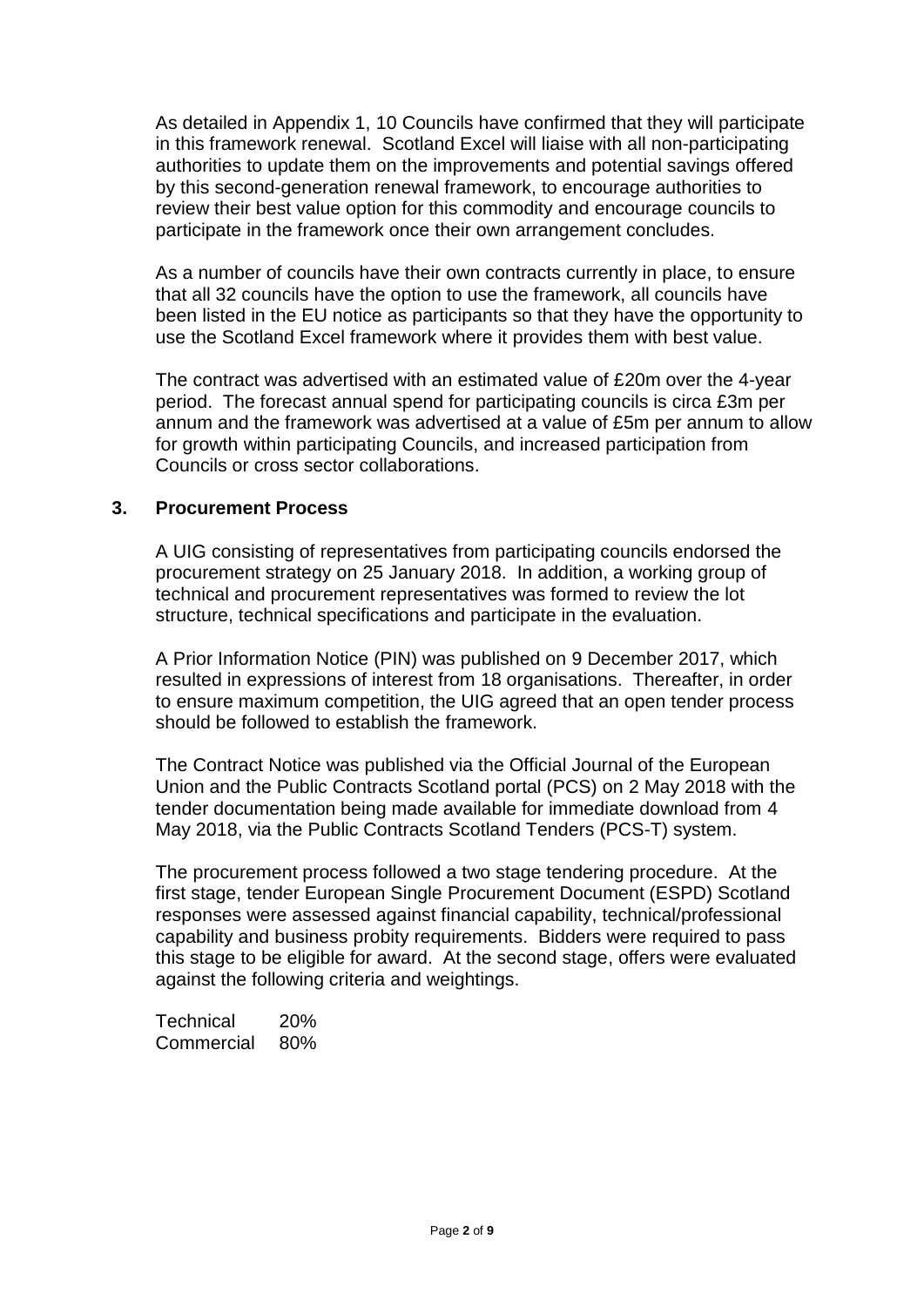| <b>Table 2: Technical Scoring Breakdown</b> |  |
|---------------------------------------------|--|
|---------------------------------------------|--|

| <b>Area</b>                  | <b>Maximum Score Available</b> |
|------------------------------|--------------------------------|
| Sustainability               | 4                              |
| <b>Operational Processes</b> | 10                             |
| <b>Community Benefits</b>    | 4                              |
| <b>Fair Work Practices</b>   | $\overline{2}$                 |

Within the technical section, bidders were required to evidence their knowledge and experience by responding to method statements which covered areas including; sustainability, operational processes and community benefits. In addition to these questions, bidders were asked to provide added value suggestions to councils.

Bidders were also asked to confirm which council areas they had the ability to service.

Within the commercial section, bidders were invited to offer on a lot by lot basis and provide prices for a range of the most commonly used roadstone/concrete products. In addition, bidders were asked to provide prices for delivery rates on a per tonne/ per cubic metre basis.

Fixed pricing for 3 months was requested for lot 1 and fixed pricing for 12 months was requested for lots 2, 3 and 4, with further options for bidders to confirm if they are willing to offer longer periods of fixed pricing or early settlement discounts.

## **4. Report on Offers Received**

The tender document was downloaded by 25 organisations, with 14 tender responses received.

A summary of all offers received is provided in Appendix 2. It should be noted that no offers were received to service Orkney Council or Shetland Islands Council areas.

Based on the criteria and scoring methodology set out in the tender document, a full evaluation of the compliant offers received was carried out. Appendix 3 sets out the scoring achieved by each bidder.

## **5. Recommendations**

Based on the evaluation undertaken, and in line with the criteria and weightings set out above, it is recommended that a multi supplier framework arrangement is awarded to 14 suppliers across the four lots as outlined in Appendix 3.

The 14 recommended suppliers can meet operational requirements, provide a range of choice and capacity for council members, whilst also representing a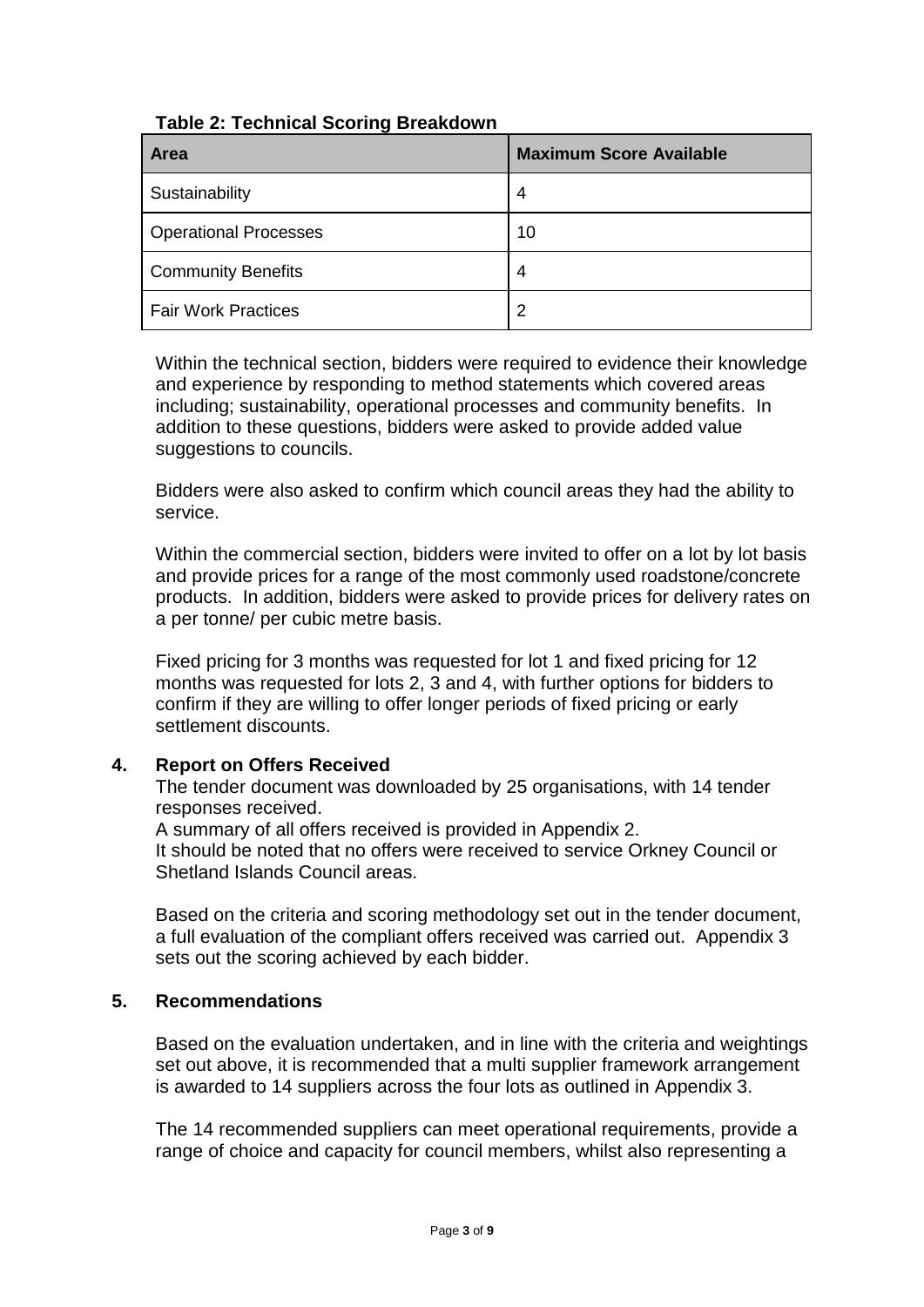mix of small, medium and large organisations, with 11 of the recommended suppliers classified as SMEs.

## **6. Benefits**

## **Savings**

Scotland Excel conducted a benchmarking exercise for each council and the results of this benchmarking are detailed in Appendix 1.

The benchmarking exercise was based on the existing framework prices and compared these against the new framework prices for each council, taking into account which suppliers have agreed to service each council. This was evaluated by comparing lot 1 core product roadstone prices available on the current framework compared to the framework renewal prices.

The projected savings per council range from 8% to 21%, which equates to an estimated total saving of approximately £565k per annum based on current forecast spend levels.

Potential savings at point of call offs by councils may vary due to the variable costs of distribution from the location of quarry to destination. Distribution costs have been identified within the tender to assist councils in achieving best value.

## **Price Stability**

All service providers have agreed to the stated fixed price period at the start of the framework. Provision thereafter is for price reviews quarterly for lot 1 and annually for lots 2, 3 and 4 to accommodate market fluctuations. All requests for price increases will be evaluated against prevailing market conditions and supporting documentary evidence.

In addition to the mandatory fixed pricing periods for all lots, 3 of the recommended suppliers have offered further additional fixed pricing periods for a further 12 month period.

## **Sustainable Procurement Benefits**

Within the technical section of the tender, the sustainability method statement assessed bidders in relation to their corporate approach to sustainability and how their organisation promotes recycle, reuse and reduce initiatives to minimise the impact of the supply chain on the environment. A range of sustainable measures were outlined by service providers including;

- Recycling aggregates where possible;
- Implementing environmental initiatives;
- Controlling their fleet/vehicle environmental standards;
- Reducing carbon footprint and emissions:
- Waste reduction and
- End of life recycling / disposing.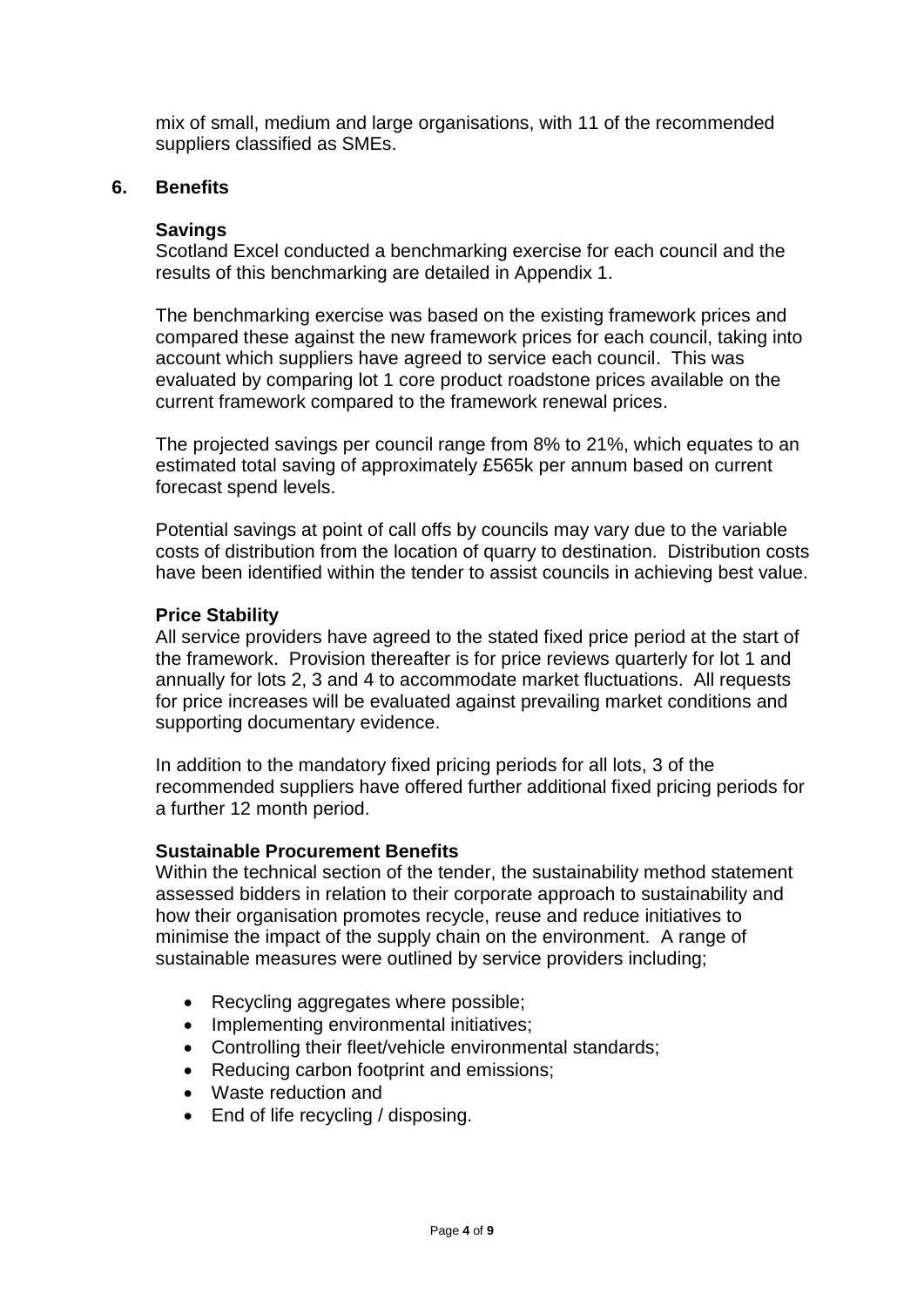## **Community Benefits**

Bidders were also asked to detail and demonstrate their commitment to providing community benefits, and this will be further discussed during framework mobilisation and reported through ongoing contract management returns. Results reported on community benefits will be disseminated to councils on a six-monthly basis. A range of community benefits dependent on spend levels were offered by bidders including:

- Sponsorship of local sports teams
- Sponsorship of community events
- Recruitment of modern apprentices
- Work experience to school children and further education students
- Assist in community projects
- Offer training sessions to council apprentices
- Workshop/school/college event
- Employability workshop or event
- Donation of product vouchers
- Recruitment

## **Fair Work Practices including the Living Wage**

Bidders were asked a question on their approach to Fair Work Practices and the Scottish Living Wage status. Of the 14 recommended service providers:

- 4 are accredited Scottish Living Wage Employers;
- 1 is currently going through the process of becoming an accredited Scottish Living Wage Employer;
- 3 have agreed to provide this same commitment within the initial twoyear period of the Framework Contract; and
- 4 are not currently accredited Scottish Living Wage Employers, but do pay the Scottish Living Wage to all employees (except volunteers, apprentices and interns).

Scotland Excel will continue to monitor Fair Work Practices including the Scottish Living Wage within its contract and supplier management programme. Scotland Excel will work with all awarded suppliers who do not yet pay all staff the Scottish Living Wage to encourage them to achieve this.

## **7. Contract Mobilisation and Management**

All service providers and participating members will be issued with a mobilisation pack containing all required details to launch the framework. Each service provider will be invited to a mobilisation meeting, if required, to outline the operation of the framework, roles and responsibilities, management information requirements and community benefits commitments.

In accordance with Scotland Excel's established contract and supplier management programme, this framework has been classified as a category 2 arrangement in terms of both risk and spend requiring annual supplier and user group reviews as appropriate.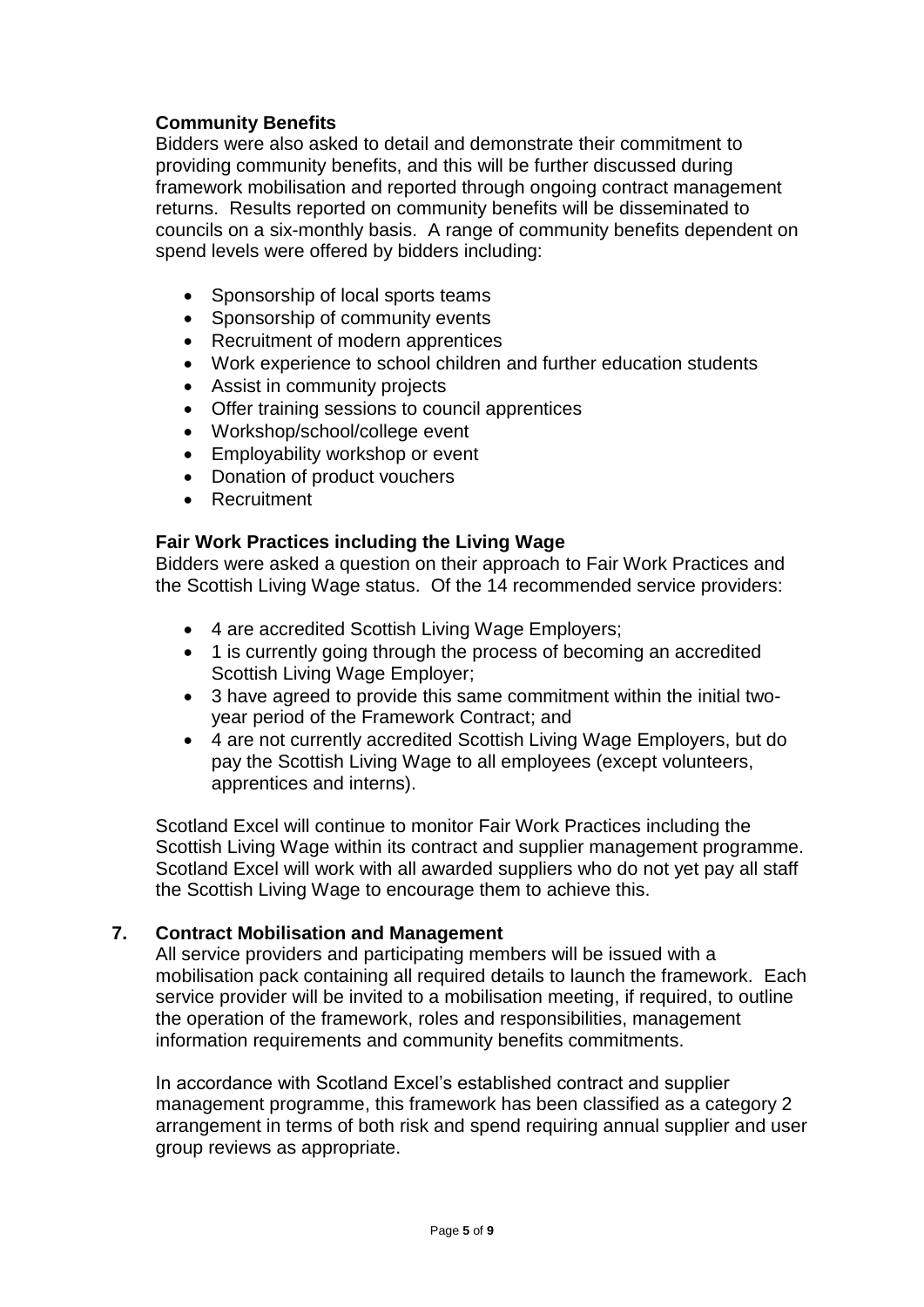#### **8. Summary**

This framework for the supply and delivery of roadstone and ready mixed concrete aims to maximise collaboration, support councils' roads departments to deliver the various services they provide, promote added value and deliver best value. A range of benefits can be reported in relation to best value, price stability, sustainability and community benefits.

The Executive Sub Committee is requested to approve the recommendation to award this framework agreement to the suppliers as detailed in Appendix 3.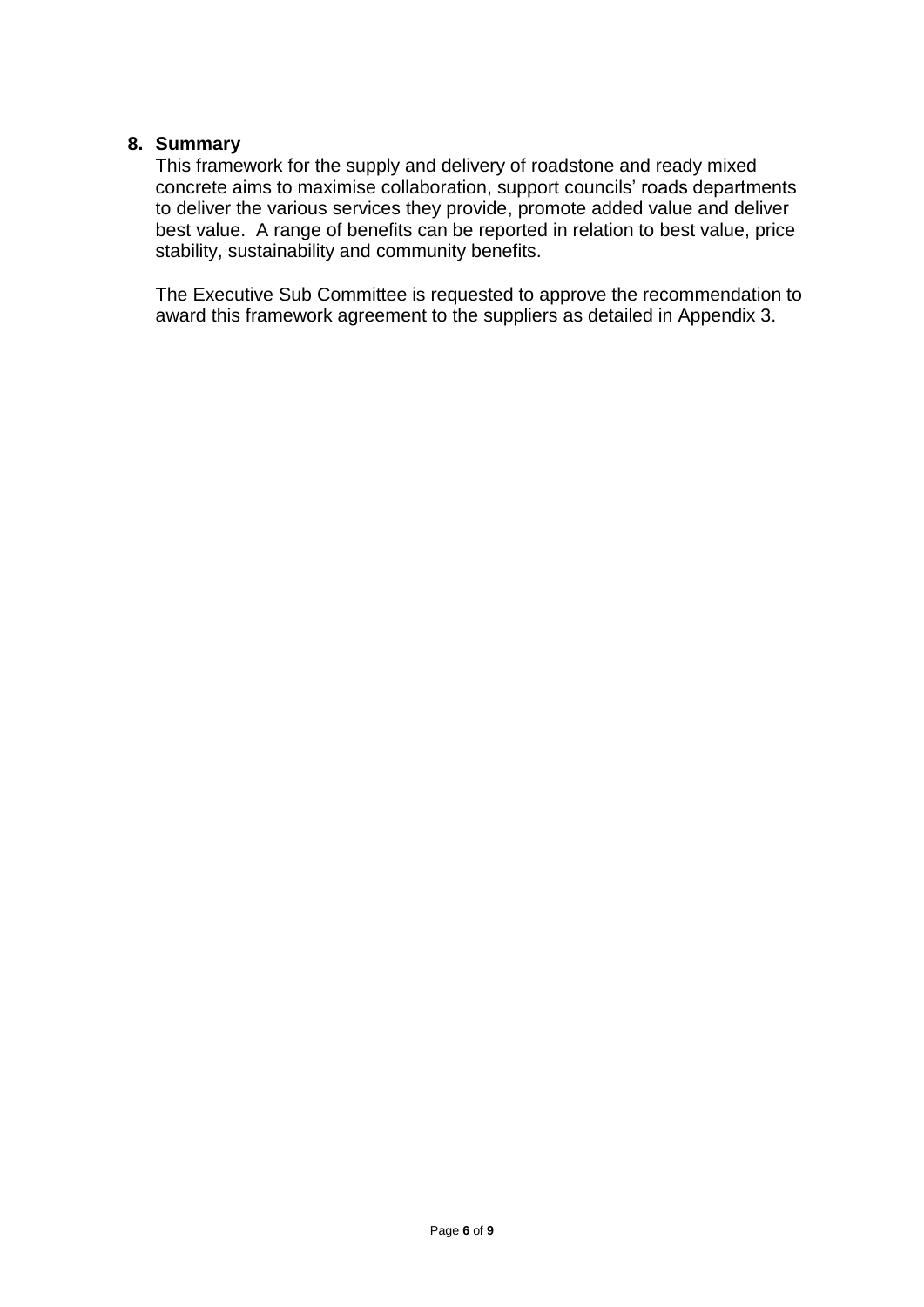

## **Appendix 1 – Participation, Spend and Savings Summary – Supply and Delivery of Roadstone 28/17**

|                                    |                                    |                                    |                                 | <b>ROADSTONE FRAMEWORK</b> |                   |                                        |                                        |                                     |
|------------------------------------|------------------------------------|------------------------------------|---------------------------------|----------------------------|-------------------|----------------------------------------|----------------------------------------|-------------------------------------|
| <b>Member Name</b>                 | Participate In<br><b>Framework</b> | Participation<br><b>Entry Date</b> | <b>Est. Annual</b><br>Spend (£) | <b>Source of Spend</b>     | <b>Indexation</b> | % Estimated<br><b>Forecast Savings</b> | <b>Estimated Annual</b><br>Savings (£) | <b>Basis of Savings Calculation</b> |
| Aberdeen City Council              | No.                                | ÷.                                 | $\sim$                          | $\sim$                     | -8%               | 11%                                    |                                        | Benchmarked current framework       |
| Aberdeenshire Council              | No                                 | $\sim$                             | $\sim$                          | $\sim$                     | $-8%$             | 11%                                    |                                        | Benchmarked current framework       |
| Angus Council                      | No                                 | $\mathbf{r}$                       | $\sim$                          | $\sim$                     | $-8%$             | 13%                                    |                                        | Benchmarked current framework       |
| Argyll & Bute Council              | No                                 | ÷.                                 | $\sim$                          | $\overline{\phantom{a}}$   | $-8%$             | 21%                                    | $\sim$                                 | Benchmarked current framework       |
| Clackmannanshire Council           | Yes                                | Contract Start                     | £5,000                          | <b>Contract MI</b>         | -8%               | 11%                                    | £550                                   | Benchmarked current framework       |
| Comhairle nan Eilean Siar Council  | Yes                                | $Sep-18$                           | £300,000                        | Council Confirmed          | $-8%$             | 16%                                    | £48,000                                | Benchmarked current framework       |
| Dumfries & Galloway Council        | Yes                                | <b>Contract Start</b>              | £5,000                          | <b>Contract MI</b>         | $-8%$             | 15%                                    | £750                                   | Benchmarked current framework       |
| Dundee City Council                | No                                 |                                    |                                 |                            | $-8%$             | 18%                                    |                                        | Benchmarked current framework       |
| East Ayrshire Council              | No                                 | $\sim$                             | $\sim$                          | $\sim$                     | $-8%$             | 14%                                    | $\sim$                                 | Benchmarked current framework       |
| <b>East Dunbartonshire Council</b> | No                                 | $\sim$                             | $\sim$                          | $\overline{a}$             | $-8%$             | 17%                                    | $\sim$                                 | Benchmarked current framework       |
| East Lothian Council               | Yes                                | <b>Contract Start</b>              | £30,000                         | <b>Council Confirmed</b>   | $-8%$             | 8%                                     | £2.400                                 | Benchmarked current framework       |
| <b>East Renfrewshire Council</b>   | Yes                                | Contract Start                     | £331,965                        | <b>Council Confirmed</b>   | $-8%$             | 16%                                    | £53,114                                | Benchmarked current framework       |
| Edinburgh City Council             | Yes                                | <b>Contract Start</b>              | £400,000                        | <b>Council Confirmed</b>   | $-8%$             | 8%                                     | £32,000                                | Benchmarked current framework       |
| Falkirk Council                    | Yes                                | Contract Start                     | £1,300,000                      | Council Confirmed          | $-8%$             | 17%                                    | £221,000                               | Benchmarked current framework       |
| <b>Fife Council</b>                | No                                 | $\blacksquare$                     | $\blacksquare$                  |                            | $-8%$             | 13%                                    | $\blacksquare$                         | Benchmarked current framework       |
| <b>Glasgow City Council</b>        | No                                 | $\blacksquare$                     | $\overline{\phantom{a}}$        | $\overline{\phantom{a}}$   | $-8%$             | 14%                                    | $\sim$                                 | Benchmarked current framework       |
| <b>Highland Council</b>            | No                                 | $\sim$                             | $\sim$                          |                            | -8%               | $\sim$                                 | $\sim$                                 |                                     |
| Inverclyde Council                 | Yes                                | <b>Contract Start</b>              | £366,725                        | <b>Contract MI</b>         | $-8%$             | 14%                                    | £51,342                                | Benchmarked current framework       |
| Midlothian Council                 | No                                 |                                    |                                 |                            | $-8%$             | 8%                                     |                                        | Benchmarked current framework       |
| Moray Council                      | No                                 | $\sim$                             | $\sim$                          | $\sim$                     | $-8%$             | 12%                                    | $\sim$                                 | Benchmarked current framework       |
| North Ayrshire Council             | No                                 | $\blacksquare$                     | $\sim$                          | $\sim$                     | $-8%$             | 14%                                    | $\sim$                                 | Benchmarked current framework       |
| North Lanarkshire Council          | No                                 | ÷,                                 |                                 |                            | $-8%$             |                                        |                                        |                                     |
| <b>Orkney Islands Council</b>      | No                                 | $\sim$                             | $\sim$                          | $\overline{\phantom{a}}$   | $-8%$             | $\sim$                                 | $\sim$                                 |                                     |
| Perth & Kinross Council            | No                                 |                                    |                                 |                            | $-8%$             | 13%                                    |                                        | Benchmarked current framework       |
| <b>Renfrewshire Council</b>        | Yes                                | <b>Contract Start</b>              | £189,480                        | <b>Contract MI</b>         | $-8%$             | 15%                                    | £28,422                                | Benchmarked current framework       |
| Scottish Borders Council           | No                                 | $\sim$                             | $\sim$                          | $\sim$                     | $-8%$             | 7%                                     | $\sim$                                 | Benchmarked current framework       |
| <b>Shetland Islands Council</b>    | No                                 | $\blacksquare$                     | $\sim$                          | $\sim$                     | -8%               | $\sim$                                 | $\sim$                                 |                                     |
| South Ayrshire Council             | No                                 | ÷.                                 | $\overline{\phantom{a}}$        | ٠                          | $-8%$             | 14%                                    | $\sim$                                 | Benchmarked current framework       |
| South Lanarkshire Council          | No                                 | $\overline{a}$                     | $\sim$                          | $\sim$                     | $-8%$             | 14%                                    | $\sim$                                 | Benchmarked current framework       |
| <b>Stirling Council</b>            | No                                 | $\sim$                             | $\sim$                          | $\sim$                     | $-8%$             | $\sim$                                 | $\sim$                                 |                                     |
| <b>Tayside Contracts</b>           | No                                 | $\blacksquare$                     | $\sim$                          | $\sim$                     | $-8%$             | $\sim$                                 | $\sim$                                 |                                     |
| West Dunbartonshire Council        | Yes                                | <b>Contract Start</b>              | £850,000                        | Council Confirmed          | $-8%$             | 15%                                    | £127,500                               | Benchmarked current framework       |
| <b>West Lothian Council</b>        | No                                 | $\sim$                             | $\overline{a}$                  |                            | $-8%$             | 10%                                    | $\sim$                                 | Benchmarked current framework       |
| <b>Totals</b>                      |                                    |                                    | £3,778,171                      |                            |                   | 13.3%                                  | £565,078                               |                                     |

\* Indexation: this column confirms the difference when the relevant marked indicies are compared with the relevant Contract indices derived from framework specific cost drivers.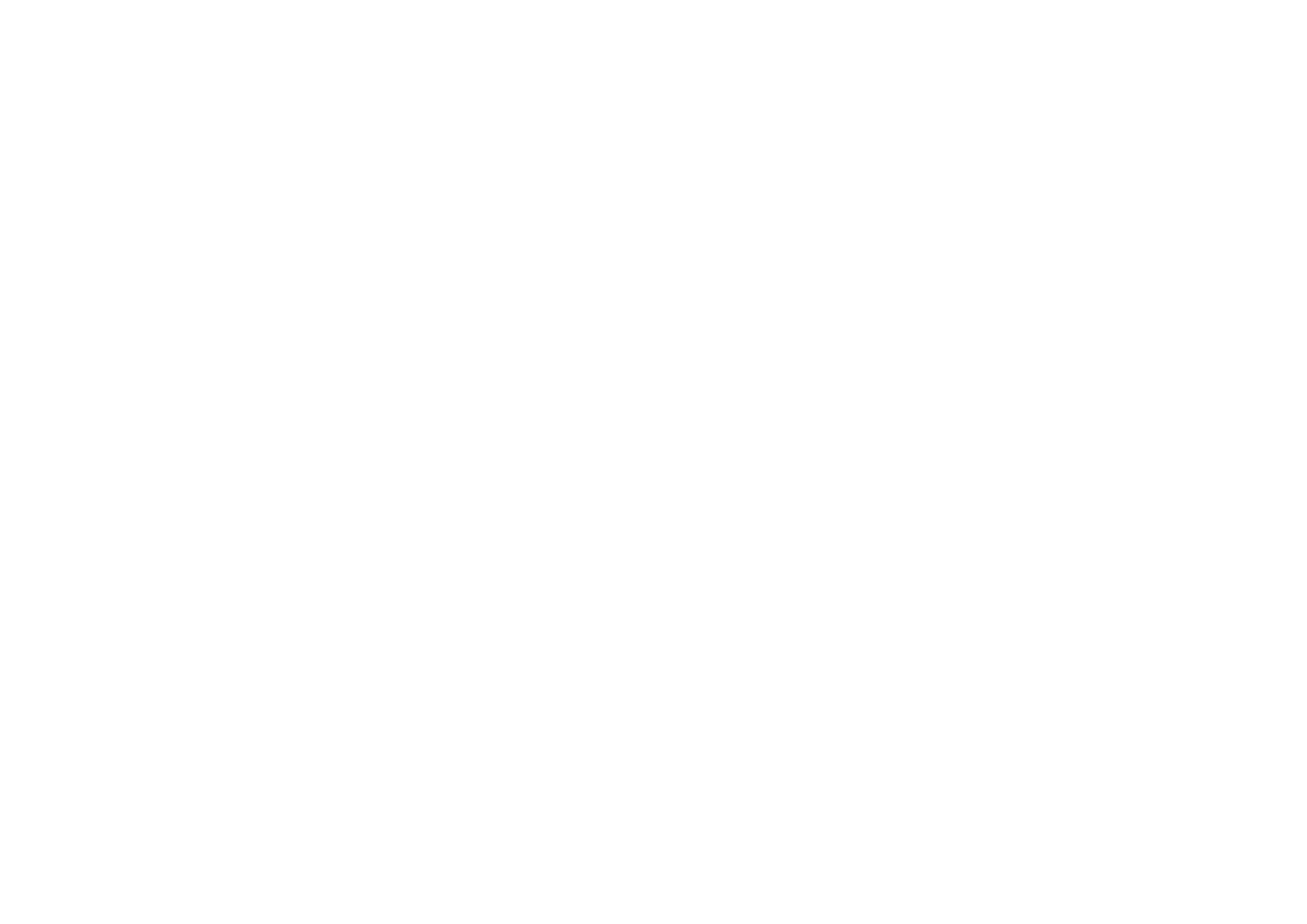

# **Appendix 2 - SME Status**

| <b>TENDERER</b>                               | <b>SME</b><br><b>STATUS</b> | <b>LOCATION</b>        | <b>LOTS OFFERED</b> |
|-----------------------------------------------|-----------------------------|------------------------|---------------------|
| <b>Beatsons Building Supplies Ltd</b>         | Medium                      | Alloa                  | 4                   |
| <b>Breedon Northern Limited</b>               | Large                       | Angus                  | 1, 2, 3, 4          |
| <b>Cemex UK Materials Limited</b>             | Large                       | Warwickshire           | 1                   |
| D. Geddes (Contractors) Limited               | Medium                      | Angus                  | 1, 2, 3, 4          |
| Fleximix Concrete Ltd                         | Micro                       | Broxburn, West Lothian | 4                   |
| Hillhouse Quarry Group Limited                | Medium                      | Troon                  | 1, 2, 3, 4          |
| John Gunn & Sons Limited                      | Small                       | Caithness              | 1, 2, 4             |
| <b>Tarmac Trading Limited</b>                 | Large                       | Birmingham             | 1, 2                |
| Leiths (Scotland) Limited                     | Medium                      | Aberdeen               | 1, 2, 3, 4          |
| <b>MacDonald Groundworks Ltd</b>              | Medium                      | Inverness              | 2,4                 |
| Patersons of Greenoakhill Limited             | Small                       | Coatbridge             | 2, 4                |
| Pat Munro (Alness) Limited                    | Medium                      | Alness                 | 1, 2, 3, 4          |
| <b>Tillicoultry Quarries Limited</b>          | Medium                      | Kincardine on Forth    | 1, 2, 4             |
| William Thompson & Son<br>(Dumbarton) Limited | Medium                      | Dumbarton              | 2, 3, 4             |